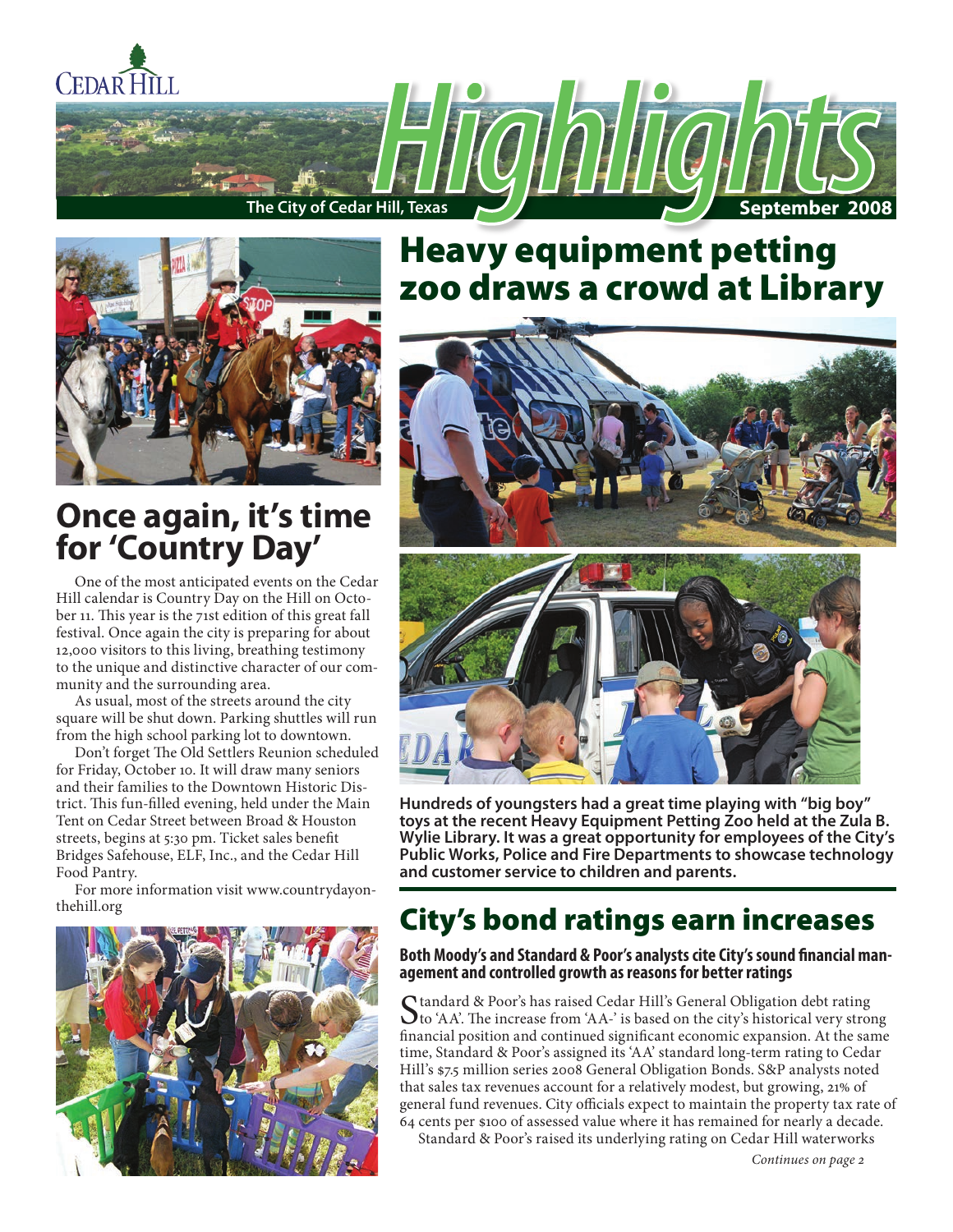# 'Adopt-A Soldier' makes it easier to show them we care

Adopt-A-Soldier is a new program supported by Mayor Rob Franke that can help expedite the process of sending care packages to our troops serving overseas.

Details are still being worked out but the general plan is that shipping boxes will be available at the Goverment Center.

Residents will be able to pick up a box by paying about \$10 to cover the cost to ship the package overseas. The

ment Center for spouses  $1-$ 

 $\ddot{\phantom{e}}$ 

notified of their presen-

 $\vdash$ 

 $d$ to the city at no cost by

 $\mathbf{r}$  $\overline{a}$ 

> The City of Cedar Hill's alarm monitoring service saves valuable time by reporting your alarm directly to the appropriate 9-1-1 emergency

Cedar Hill's 9-1-1 Center offers home and business alarm moni-

dispatcher.

boxes are to be filled with items for soldiers and returned to the Government Center for shipping.

Boxes will contain a sheet with suggested items. They need to be returned to the Government Center by early October so they can reach soldiers by Thanksgiving.

Watch the city website at www.cedarhilltx. com for more information and check *Cedar Hill Today*.



**First meting** On leave from Iraq, Peter Brown meets his daughter for the first time after landing at DFW airport.

Brown said soldiers feel closer to home when they receive packages. Most appreciated are hygiene items and snacks. But, he added, "We like to get letters, especially from kids and classrooms. Everything we get reminds us that people care."

# Bond ratings earn increases *From page 1*

and sewer bonds to 'AA-' from 'AA' based on the system's historically good coverage and healthy customer base expansion. At the same time, S&P assigned its 'AA-' standard long-term rating to Cedar Hill's \$3 million series 2008 water and sewer system revenue bonds.

Moody's Investors Service has assigned a Aa3 underlying rating to the City of Cedar Hill \$7.5 million General Obligation bonds, Series 2008. Concurrently, Moody's affirms the Aa3 underlying rating on the City's \$88.925 million in outstanding parity debt. The rating actions reflect the City's growing tax base, positive financial performance despite plans to utilize reserve for economic incentive, and a rising debt burden that is complemented by sales tax support from the Cedar Hill Economic Development Corporation and Community Development Corporation.

Moody's analysts said Cedar Hill's management has made a concerted effort to attract substantial retail and commercial business. Since 1999, the City has added 3 million square feet of retail development and the tax base has grown at a five year average annual rate of 8.7%

Moody's has assigned an A1 rating to Cedar Hill's upcoming sale of \$3 million Waterworks and Sewer System Revenue Bonds. Additionally, Moody's has upgraded from A1 to A2 the underlying rating on the systems other outstanding parity debt. Contributing to the rating upgrade is the system's history of healthy financial performance.

> toring. The Center uses emergency dispatchers to provide the quickest alarm response avail-

Traditional alarm companies require extra steps which consume valuable time. After receiving your alarm

Quicker alarm response can save critical time

signal, they must call the local 9-1-1 center serving your area, on the administrative line, and verbally pass the information on to the dispatcher, who in turn dispatches the appropriate police, fire or medical unit to your home.

## **City codes and zoning control gas drilling**

The Cedar Hill Zoning Code contains standards that regulate where drilling sites may be located and how they are to be operated.

The Zoning Code requires a Conditional Use Permit (CUP) be issued by the City Council before drilling activity commences. This permit allows the City Council to set specific standards and requirements aimed at mitigating the negative impacts of drilling and operating a gas well.

Before the City Council considers a request for a CUP they will first conduct a public hearing to take public comment regarding the request. Notice of this public hearing will be published in the local newspaper of record and mailed to all property owners within 200 feet of the proposed well site.

The CUP must be issued by the City Council before drilling activity commences. The City Council may approve the request provided they are satisfied that the conditions for approval, found in ARTICLE 3.20.5 of the Zoning Code, have been met.

The Cedar Hill Zoning Code also requires

More information, and a list of alarm system professionals, is available at www. swrcc.net/alarm or call 972.223.6111. Or call the Dispatch Center's Managing Director Tim Smith directly at

972.230.5053

a CUP for gathering and transmission utility lines within the City. However, agreements would be required where the pipelines cross public right-ofway (ROW) or other public lands.

The Cedar Hill Code of Ordinances Chapter 13 NATURAL RE-SOURCES, ARTICLE II., adopted in 1984, specifically addresses the extraction of natural resources. The ordinance allows oil and gas drilling in property districts zoned C - Commercial, I - Industrial or IP - Industrial Park.

However the ordinance prohibits drilling sites on any property zoned for residential use or within 500 feet of any residential or multifamily structure in any zone.

While current City zoning does not allow drilling in residential areas, exploration is underway, with a Conditional Use Permit (CUP), in the form of seismic testing. Chapter 15 PARKS AND RECREATION, ARTICLE I., prohibits drilling for gas in City Parks.

#### **Additional Resources**

The City of Cedar Hill has compiled a list of helpful resources for additional information about gas exploration in the Dallas-Fort Worth area including the August 14, 2008 presentation of Natural Gas Drilling: 101, meeting minutes and Top 10 Neighborhood Tips.This information is available on the City website at www.cedarhilltx.com/ index.asp?nid=915.

able.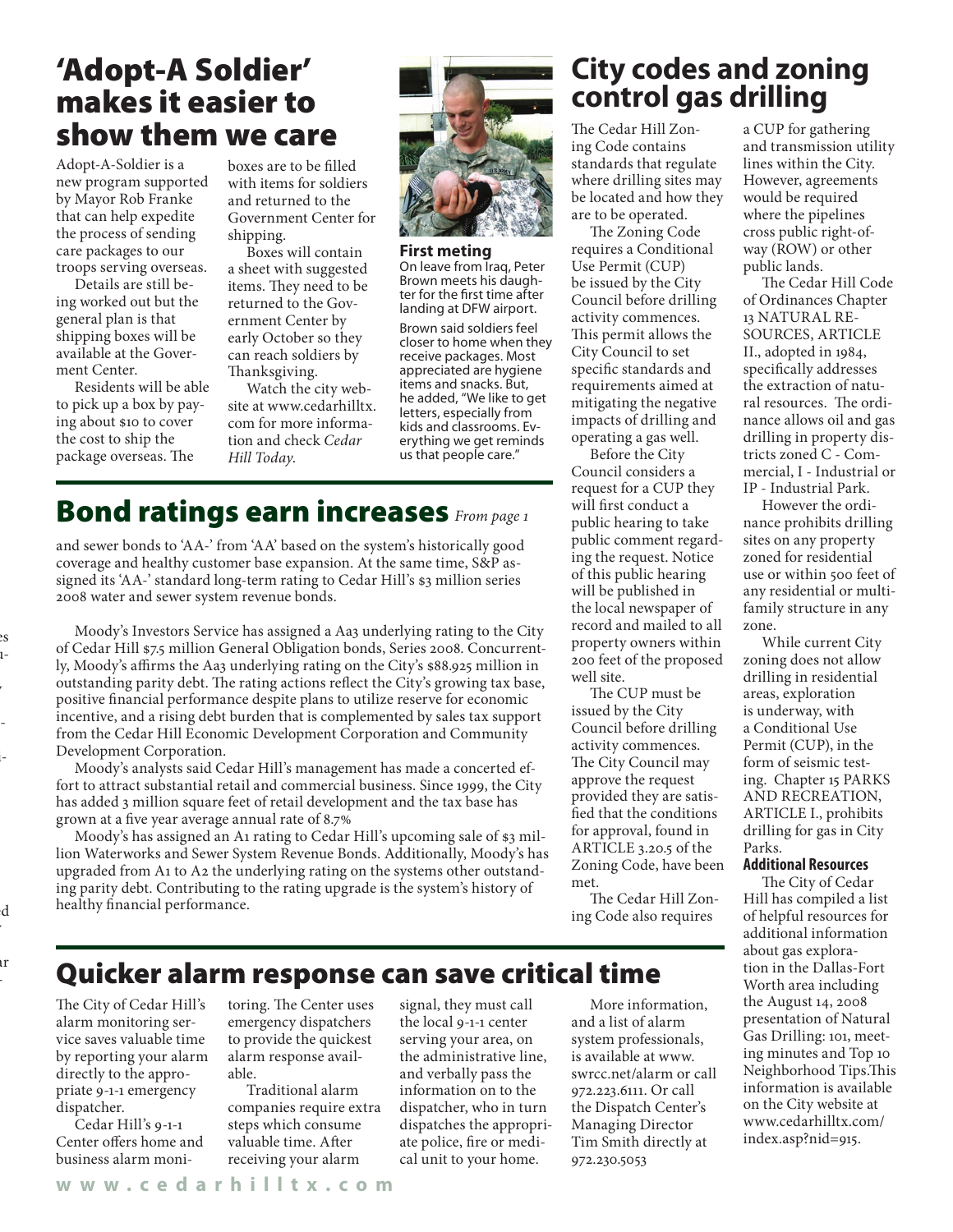## **Mayor hosts community meeting at Govt. Center**

Cedar Hill Mayor, Rob Franke recently hosted residents in the Government Center for a community leadership meeting. Designed to ensure that neighborhoods stayed informed, educated and have a voice at the City level, the quarterly meetings provide residents with important information about Cedar Hill and allow them to hear first-hand what is going on in their community.

The most recent meeting featured the new Government Center in a presentation titled "Why did we get married?" a reference to the partnership between the City of Cedar Hill, the police department and Cedar Hill ISD.



Mayor Franke began with details of the 1999 City facility needs assessment that led to the September 2003

City Bond Referendum and ultimately construction of the multi-purpose, shared facility.



Any Cedar Hill resident with an interest in the community and a willingness to participate is invited to attend these meetings. "I'm always energized by the quarterly meetings because it gives me another opportunity to meet with residents one on one," notes Mayor Franke. "The relaxed format is an ideal way to bring about the constructive dialog needed to make these meetings successful."

Visit the City's website at cedarhilltx.com or contact Neighborhood Services at 972.291.5100 ext. 1084 for specific date, time and location of the November meeting.

#### Free wi-fi

**Wireless internet connection is available at the Zula B. Wylie Library and at the Cedar Hill Recreation Center.**

**Cedar Hill's five red-light cameras in recorded 282 violations in the month of August.**

# Community Calendar

### October

#### 7 National Night Out

Crime prevention and drug awareness event happening in neighborhoods For a list of neighborhood activities visit www.cedarhilltx.com/index.asp?nid=901

#### 10 Old Settlers' Reunion

Enjoy live entertainment, dinner, bingo, prizes and the crowning of the King and Queen of the Hill. Call 972.293.4740 for more information. Friday, at 6 p.m., Pioneer Park, Historic Downtown

#### 11 Country Day on the Hill

This fall festival is filled with family-oriented activities: a parade, arts & crafts, food vendors, chili cook-off, belt sander races, 5K run, dog show, children's corner, live entertainment, and the annual Lion's Club Fish Fry. Saturday, all day. Call 972.293.4740 for more information.

#### 12 One Sky One World International Kite Fly

Bring your kites, a picnic lunch and be part of this international celebration promoting protection of the planet, peace, friendship and understanding between all people. More information available at rainbows4sailkites.com Sunday, 1-4 p.m., Valley Ridge Park, 2850 Park Ridge Dr. in Lake Ridge.

#### 14 City Council Meeting

Tuesday at 6 p.m. Council Briefing; 7 p.m. Council Meeting T.W. 'Turk' Cannady/Cedar Hill Room, Government Center, 285 Uptown Blvd.

#### 25 Fall Litter Clean Up

Saturday, 8:45 a.m. to Noon at Virginia Weaver Park, 631 Somerset Sign in and get assigned clean up area. Pick up litter in designated areas from 9-11 a.m. and return for a hot dog lunch and door prizes. Everyone gets a free t-shirt. Students can receive community service hours.

#### 28 City Council Meeting

Tuesday at 6 p.m. Council Briefing; 7 p.m. Council Meeting T.W. 'Turk' Cannady/Cedar Hill Room, Government Center, 285 Uptown Blvd.

#### 31 Fall Family Festival

Free family event offering a 50's & 60's crazy costume contest, bounce houses, games, PlayStation tournament, karaoke, spades and bid whist tournament and more. Call 972.572.1966 for information.

Friday, 6:30 - 9:30 p.m., Cedar Hill Recreation Center, 310 E. Parkerville Rd.<br>**Monthly** 

#### Readers on the Hill

Literary group meets the first Monday of each month at the Zula B. Wylie Library, 225 Cedar St. Call the library at 972.291.7323 for more information.

#### Dallas Area Writers Group

Open to beginning and seasoned writers, this group meets from 7 to 8:30 p.m. the second Tuesday of the month at Zula B. Wylie Library, 225 Cedar St. For more information visit www.dallaswriters.org.

#### Cedar Hill Star Party

Third Saturday of each month, Sunset until 11 p.m, J.W. Williams Park, 1065 High Pointe Ln. (Beside West Intermediate School)

Telescopes provided by members of the Texas Astronomical Society of Dallas. For more information, please visit www.tasobserving.org. For status and cancellation information, call 214.800.6000.

#### City Council meetings

are scheduled on the second and fourth Tuesday of most months. Meetings, held in the T.W. 'Turk' Cannady/Cedar Hill Room of the Government Center at 285 Uptown Blvd. start at 7 p.m. and are open to the public. Citizens can address the City Council members during the Citizens Forum.

## Visit www.cedarhilltx.com to see more events